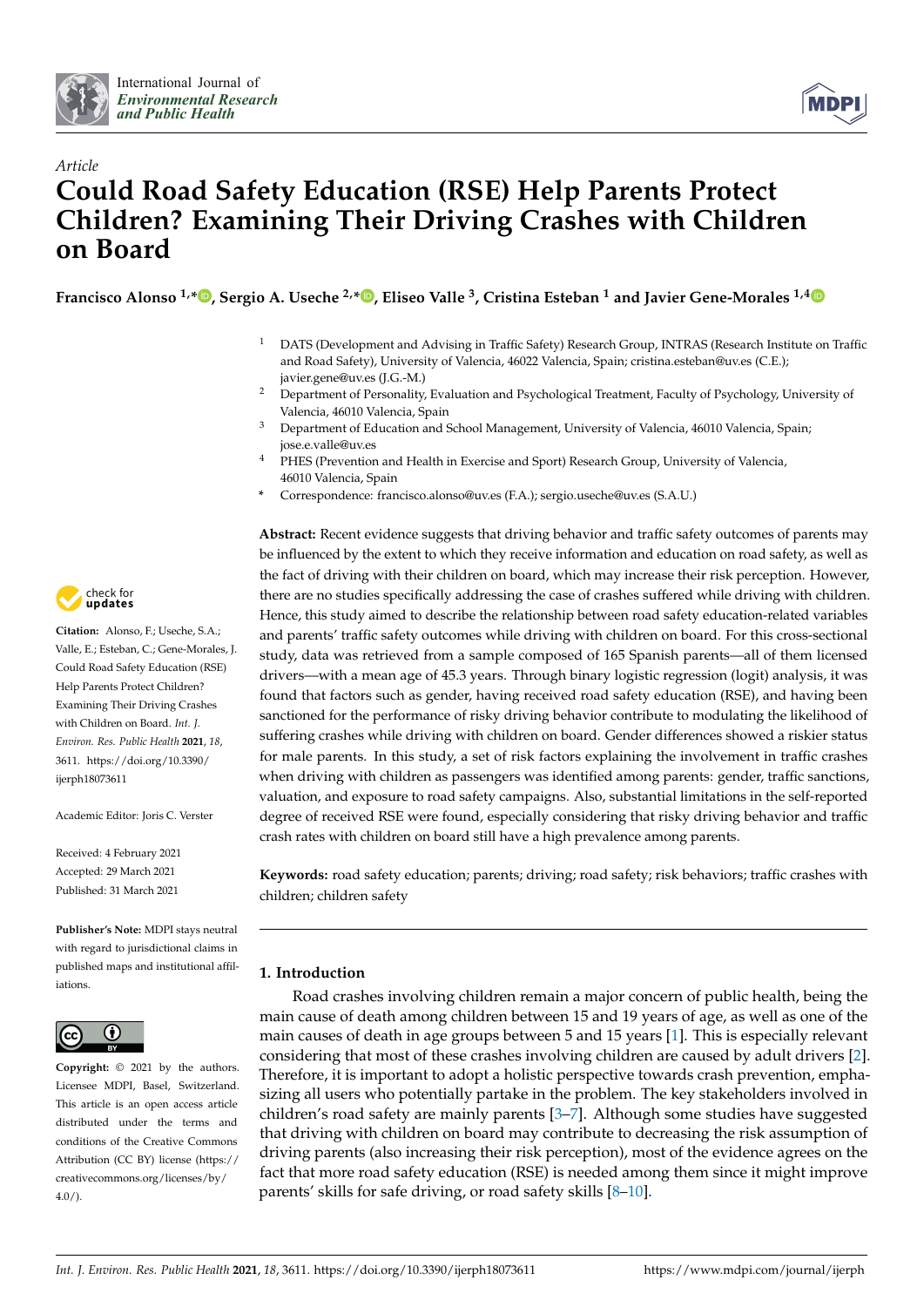The term "road safety skills" has been used in previous expert literature to refer to the gathering of a set of road-safety-friendly competencies acquired through road safety education (RSE), which are necessary for safe, healthy, harmonious traffic behavior [\[8,](#page-10-1)[11\]](#page-10-3). Gender differences in road safety skills have been reported in some research, with a problematic divergence between men and women—males seem to obtain the poorest results in terms of positive attitudes towards road safety, traffic rule knowledge, and self-reported behaviors on the road  $[3,12]$  $[3,12]$ . Also, age is recognized as a potential influencing factor of road safety skills. Young adults tend to perform road misbehaviors according to certain characteristics and traits of their age group, such as impulsivity and sensation-seeking [\[13,](#page-10-5)[14\]](#page-10-6). The lack of experience of young individuals makes them a highly vulnerable group, especially when they have only just obtained their driver's license. Risky behavior and crashes on the road occur (in a considerable proportion) within the first months after obtaining the driver's license; after this period driving performance improves [\[15\]](#page-10-7) and risky behavior and crashes tend to drastically decrease [\[16\]](#page-10-8). Furthermore, the educational level may be a determinant of road safety skills and the existence of road crashes. While some authors found a significant positive correlation [\[17](#page-10-9)[,18\]](#page-10-10), others found no significant correlation between a drivers' positive behavior and their educational levels [\[19–](#page-10-11)[22\]](#page-10-12).

Another key point on the prevention of road crashes resulting in injured children is road safety education or traffic safety education (RSE). Some studies argue in favor of the potential usefulness of RSE in preventing road crashes and promoting safe habits [\[8,](#page-10-1)[23–](#page-10-13)[29\]](#page-10-14), although the outcomes seem to be dependent on the beneficiaries' profile [\[30,](#page-10-15)[31\]](#page-10-16). Other studies reported inconclusive results on the usefulness of RSE in improving road crash statistics [\[32](#page-10-17)[–38\]](#page-11-0). Throughout the last decade, education in road safety has acquired a substantially important role in public health strategies aimed at strengthening the integrity and welfare of the entire population and improving prosocial behavior and convivence. According to the functional paradigm of road safety education (RSE), the prevention of risky behavior on the road—which is associated with a high number of traffic crashes may be strengthened through the development of positive attitudes and perceptions, and accurate knowledge of traffic norms and safe behavior [\[39](#page-11-1)[–41\]](#page-11-2). In the specific case of parents, road safety education constitutes a crucial issue, considering that they exert a relevant influence on the RSE of their children, who learn a significant part of their attitudes and behaviors on the road from their microsocial environment during the early stages of life [\[42,](#page-11-3)[43\]](#page-11-4). Road safety education of parents plays, therefore, a relevant role in public health and within the sustainable development of countries [\[44\]](#page-11-5) since it provides positive outcomes in the road safety skills of the community of drivers [\[3\]](#page-9-2), and it may also condition the behaviors of future drivers [\[42](#page-11-3)[,43\]](#page-11-4). In this sense, different stakeholders are involved in the development of road safety as a social issue, including schoolteachers, public and private institutions, and health agencies [\[23](#page-10-13)[,30](#page-10-15)[,40\]](#page-11-6). However, it is still necessary to develop further strategies aimed at increasing the actions related to road safety education and to reduce the objective road risk [\[3,](#page-9-2)[45\]](#page-11-7).

For these reasons, it could be very useful to provide more opportunities for adults, to allow them to update their knowledge through road training courses [\[46\]](#page-11-8). This would enable them to achieve a comprehensive knowledge and assessment of norms that systematically appear within the road traffic context. In addition, adults should always be aware of the importance of the measures adopted by the traffic authorities, such as increasing the presence of police, the improvement of infrastructures, and implementation of road safety campaigns. This would lead to fewer risks being taken and, at the same time, it would help children to learn safe attitudes towards driving. This is very important, since, as we have mentioned before, risky behavior performed by parents is usually repeated by their children [\[7\]](#page-10-0). Due to all the aforementioned facts, it is important to understand the factors associated with the learning of road safety, since this would help to prevent future risky behavior, traffic crashes (with and without children as passengers), and promote awareness and risk perception among children, which is also important.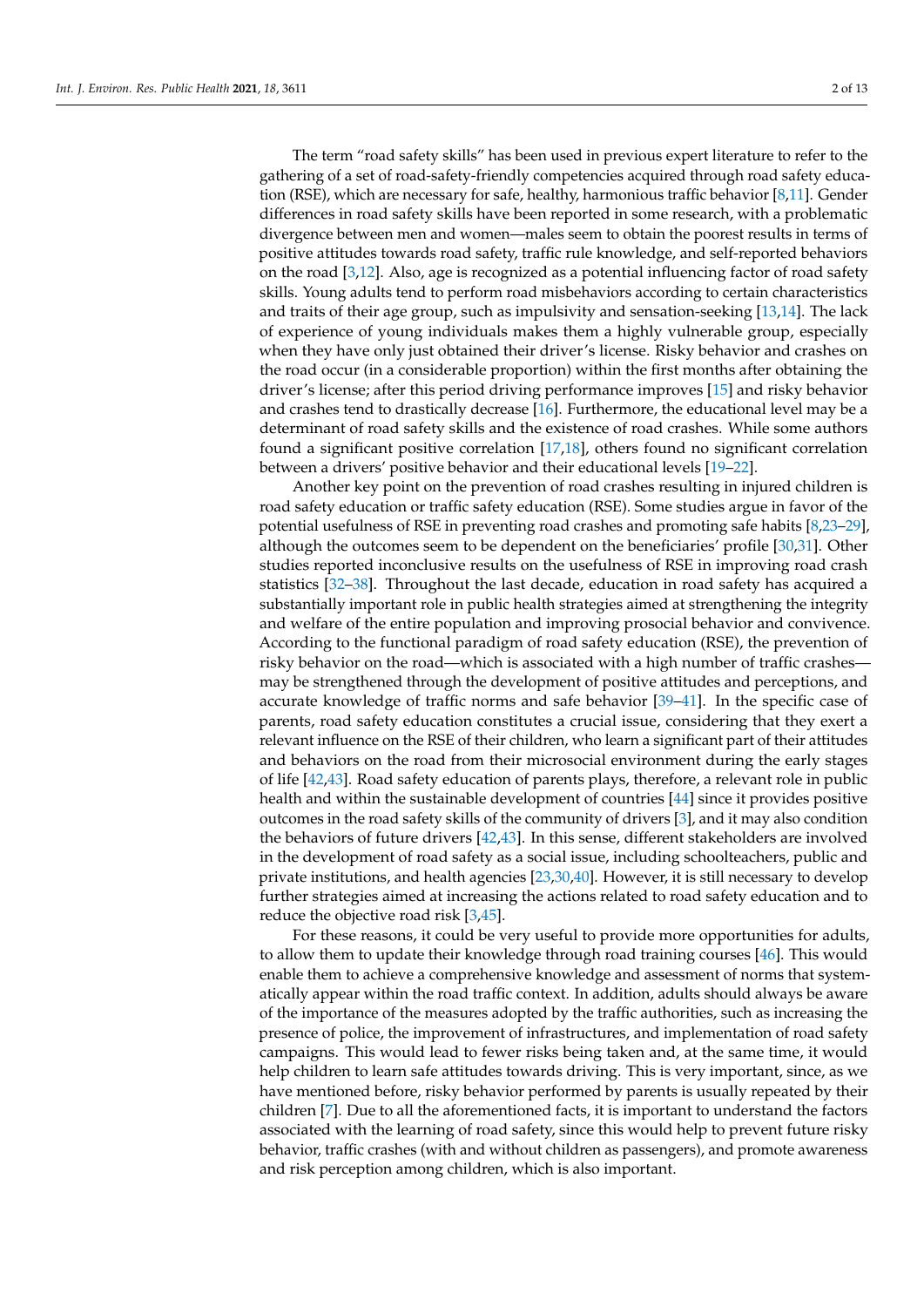## *Objective and Hypotheses of the Study*

The aim of this study was to describe the relationship between having received road safety education (recall of the contents, assessment of its utility and its importance), the importance attributed to different strategies aimed at improving road safety (improvement of roads and vehicles, police supervision, traffic fines), and road crashes with children on board suffered by Spanish adults. It was hypothesized that parents who had not received RSE and with lower awareness of road safety issues would have been involved in more road crashes.

# **2. Materials and Methods**

#### *2.1. Sample, Design, and Procedure*

For this cross-sectional study, we used a total sample of *n =* 165 Spanish parents (78 men composing 47.3% of the sample, and 87 women, representing 52.7% of the sample) from 19 different provinces of Spain. With this sample size, a 0.98 power (1–ß) was achieved with an effect size ( $f^2$ ) of 0.15, assuming a 0.05 error. The mean age of parents participating in the study was  $M = 45.26$  ( $SD = 6.19$ ) years. All of them were active drivers of conventional automobiles, with a mean tenure as drivers of *M* = 8.42 (*SD* = 5.21) years since they had first obtained their driving license.

They were invited to participate in the study through the distribution of a national survey on road safety education, in which their children answered a set of questions in the classroom, and parents were also invited to voluntarily fill out a supplementary questionnaire on the same topic. They were asked to do so through a personal letter sent to them. Fulfilling an electronic informed consent form was necessary to access the e-survey. The global response rate (fully answered questionnaires) was approximately 35%, out of a total of 500 invitation letters initially delivered.

In order to ensure that the participants responded honestly to the survey, different strategies were adopted to minimize convenience in the answers. First, the survey was conducted guaranteeing the anonymity of participants and emphasizing the existing laws on data protection.

We also remarked that the collected information would only be used for statistical and research purposes and this was reported before the participants started to complete the questionnaire. The importance of answering honestly to all the questions was also emphasized, together with the non-existence of wrong or right answers. Participants were provided with written explanations in this regard, and emphasis was put on the study aim of gathering information about road safety-related experiences, perceptions, and practices, with the objective of developing scientific knowledge in this field.

#### *2.2. Description of the Instrument*

For this research, an electronic questionnaire composed of three dimensions (sociodemographic factors, road-safety-education-related factors, and driving specific information) was designed. The average time spent completing the questionnaire was *M* = 13.50 min. The first part, before commencing the questionnaire, was focused on the aspects that aimed at gathering honest data, such as the anonymity, non-existence of right/wrong answers, and the only-for-research-purpose statements. The sections were organized as follows.

First, a summary of sociodemographic information (i.e., age, gender, and educational level) and data related to road use (i.e., road crashes driving with children as passengers in the last five years, road crashes suffered as a passenger in the last five years, and traffic fines received while their children were on board), in order to characterize the participants according to their main features. Age was collected through an open question, while gender and educational level through a multiple-choice question including all possible options, such as male/female/other (gender), and none/primary school/high school/professional training/superior studies (education). Road crashes and traffic fines were collected as continuous variables.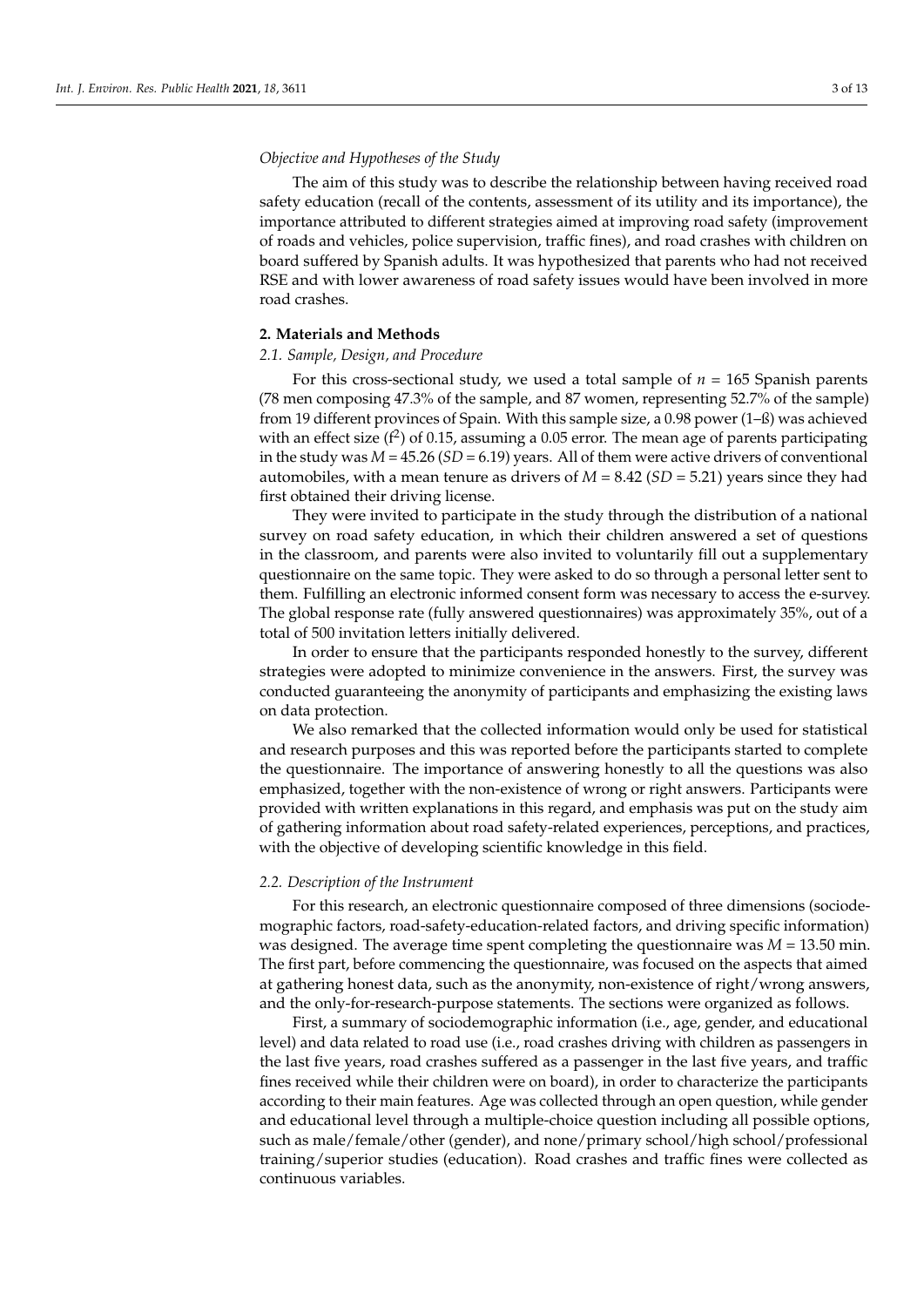A second section was used to assess the participation of parents in road safety education activities and all their related factors, such as the type of interventions, their duration, the value that participants attributed to them, and the scenarios employed for these interventions.

Finally, the third set of questions was designed to assess the parents' perception of several factors related to road safety on a scale ranging from 0 (lowest value) to 10 (highest): assessment of measures aimed at the improvement of road safety (improvement of city roads and vehicles, and police supervision), assessment of the importance of road safety education, and perceived efficacy and utility of road safety campaigns.

# *2.3. Statistical Analysis (Data Processing)*

Descriptive statistics (mean, standard deviation) was performed to present the global results and the associations among the study variables in our sample of Spanish parents. Spearman's rho (bivariate) correlational analysis was used to look for associations between pairs of study variables, considering their robustness over Pearson's (r) correlation when ordinal values are measured. Furthermore, gender comparisons were conducted using one-way analysis of variance (ANOVA) tests. Finally, after performing normality tests and testing basic statistical parameters, a logistic regression model was built to explain the odds ratio of having suffered one or more traffic crashes (as drivers, with children as a passenger) during the last five years (binomial dependent variable, in which  $1 = Yes$ and  $0 = No$ ), using both demographic and RSE-related variables. The statistical analyses were performed using IBM SPSS (Statistical Package for Social Sciences), version 26.0 (IBM, Armonk, NY, USA) and the sample size calculation with the G\*Power 3.1.9.6 (Heinrich Heine University Düsseldorf, Düsseldorf, Germany) [\[47\]](#page-11-9).

# **3. Results**

From the total sample of 165 parents, 78.2% had children who had previously participated in at least one program or intervention related to road safety education, organized by the educational center which they were attending. Almost 64% of the parents who participated in this research reported having suffered a traffic crash while driving with children during the previous five years  $(M = 1.50 SD = 1.78)$ , and 45% had suffered a traffic crash as a passenger (*M =* 0.79 *SD* = 1.26). Furthermore, 29% of them had received at least one traffic ticket or fine driving with children during the same period. Regarding the coverage of RSE among Spanish parents, it was found that 85.4% of them reported having received some sort of program, course, or intervention related to road safety education throughout their lifetime.

# *3.1. Association between Sociodemographic Factors, Road Safety Education, Awareness of Road Safety Issues, and Driving Outcomes*

The bivariate correlation analysis (see Table [1\)](#page-4-0) allowed us to establish significant measures of association between the study variables related to both road safety education and the demographic profile of parents. Specifically, age was negatively and significantly associated with having received RSE, with older parents being the ones who tended to obtain lower values concerning this factor. On the other hand, age was positively associated with the perceived utility of RSE, with the degree of importance attributed to the improvement of vehicles as a way of enhancing road safety, and with the number of crashes suffered driving with children during the previous five years.

Regarding the educational level of parents, it was positively associated with the importance attributed to RSE, with the importance attributed to the improvement of city roads, and police supervision for the enhancement of road safety, and, finally, with the degree of efficacy perceived in the existing road safety campaigns. In other words, parents with higher education (greater educational level) tended to appreciate these factors less than parents with lower educational levels.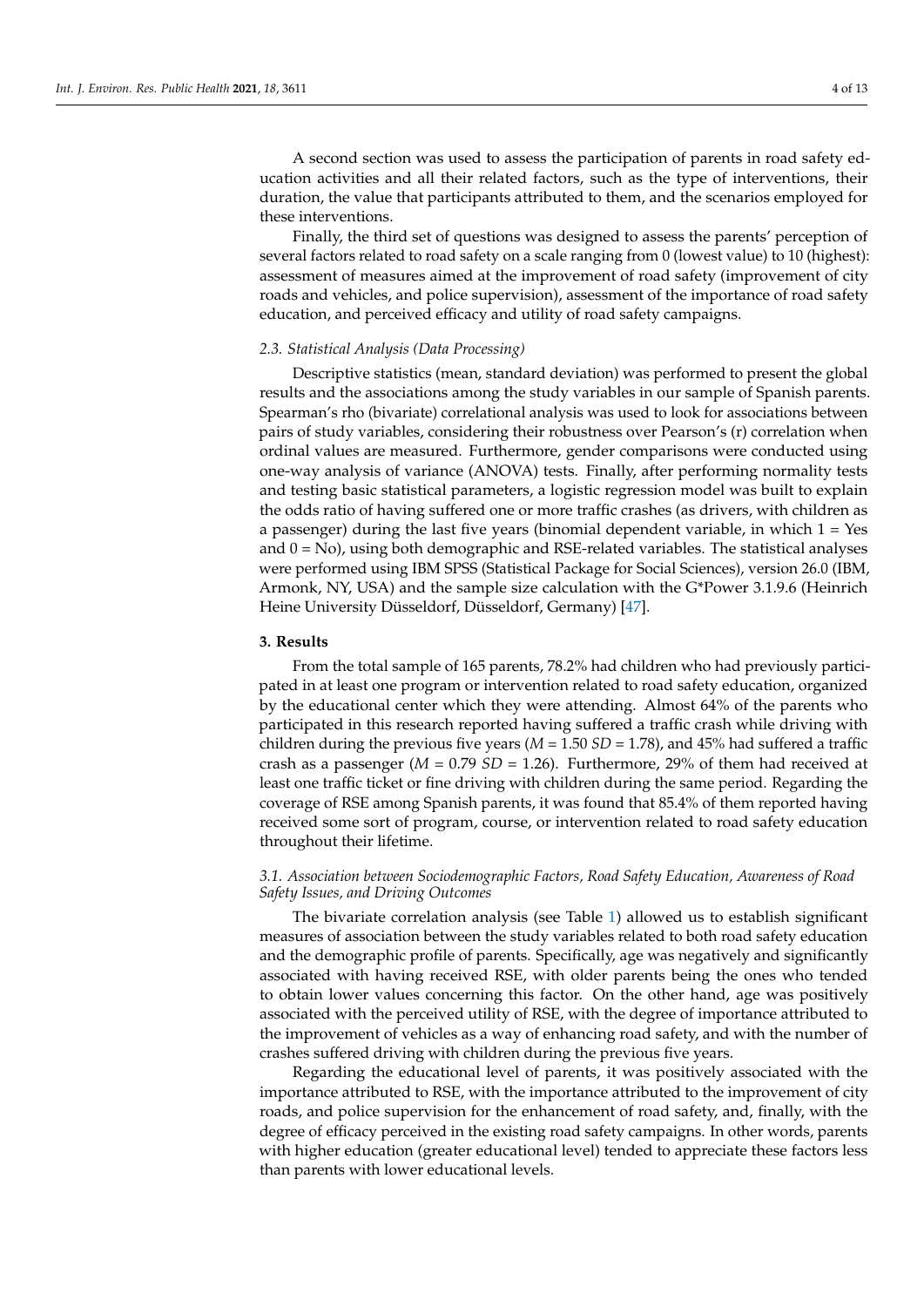|                | Variable                                                                                                                                                                      |                                   | 3                                        |                                                            | 5.                                                  | 6                                                           | 7                                                        |                                                     | 9                                                        | 10                                                      | 11                                                | 12                                              | 13                                                     | 14                                              |
|----------------|-------------------------------------------------------------------------------------------------------------------------------------------------------------------------------|-----------------------------------|------------------------------------------|------------------------------------------------------------|-----------------------------------------------------|-------------------------------------------------------------|----------------------------------------------------------|-----------------------------------------------------|----------------------------------------------------------|---------------------------------------------------------|---------------------------------------------------|-------------------------------------------------|--------------------------------------------------------|-------------------------------------------------|
|                | Age<br><b>Educational level</b><br>Have you ever received road safety education?<br>Recalling of road safety education contents<br>Perceived utility of road safety education | 0.015<br>$\overline{\phantom{0}}$ | $-0.172*$<br>$-0.078$<br>$\qquad \qquad$ | 0.137<br>$-0.094$<br>$0.219**$<br>$\overline{\phantom{0}}$ | $0.159*$<br>$-0.103$<br>$0.227**$<br>$0.790**$<br>— | 0.008<br>$-0.242**$<br>$-0.005$<br>$0.221$ **<br>$0.324$ ** | 0.066<br>$-0.174*$<br>$-0.108$<br>$0.293**$<br>$0.374**$ | $0.184*$<br>0.028<br>$-0.109$<br>0.153<br>$0.209**$ | $-0.144$<br>$-0.237**$<br>$0.203**$<br>$-0.035$<br>0.034 | 0.004<br>$-0.138$<br>$0.153*$<br>$0.271**$<br>$0.433**$ | 0.128<br>$-0.179*$<br>0.013<br>0.117<br>$0.295**$ | 0.123<br>0.026<br>$-0.013$<br>$-0.039$<br>0.016 | $0.236**$<br>$-0.040$<br>0.058<br>$-0.008$<br>$-0.068$ | 0.099<br>0.073<br>$-0.037$<br>$-0.048$<br>0.012 |
| 8              | Importance attributed to road safety education<br>Importance attributed to the improvement of city<br>roads<br>Importance attributed to the improvement of                    |                                   |                                          |                                                            |                                                     | $\qquad \qquad$                                             | $0.415**$<br>$\overline{\phantom{0}}$                    | $0.283**$<br>$0.493**$                              | $0.229**$<br>$0.170*$<br>$0.178*$                        | $0.600**$<br>$0.417**$<br>$0.311**$                     | $0.243**$<br>$0.283**$<br>$0.201*$                | $-0.03$<br>0.123<br>$-0.102$                    | 0.025<br>0.054<br>0.020                                | 0.067<br>$-0.119$<br>0.060                      |
| 9              | vehicles<br>Importance attributed to the improvement of<br>police supervision<br>Importance attributed to the improvement of                                                  |                                   |                                          |                                                            |                                                     |                                                             |                                                          |                                                     |                                                          | $0.246**$                                               | $0.222**$                                         | $-0.151$                                        | $-0.128$                                               | $-0.105$                                        |
| 10<br>11<br>12 | road safety education<br>Perceived efficacy of road safety campaigns<br>Crashes suffered as a passenger (5 years)                                                             |                                   |                                          |                                                            |                                                     |                                                             |                                                          |                                                     |                                                          | $\overline{\phantom{m}}$                                | $0.203$ **<br>$\overline{\phantom{0}}$            | 0.019<br>$-0.117$<br>$\overline{\phantom{m}}$   | $-0.013$<br>$-0.090$<br>$0.405**$                      | 0.075<br>0.007<br>0.074                         |
| 13<br>14       | Crashes suffered as a driver with children on<br>board (5 years)<br>Have you ever been fined with children on<br>board? (5 years)                                             |                                   |                                          |                                                            |                                                     |                                                             |                                                          |                                                     |                                                          |                                                         |                                                   |                                                 |                                                        | $0.227**$<br>$\qquad \qquad \longleftarrow$     |

**Table 1.** Bivariate (Spearman) correlations between study variables.

<span id="page-4-0"></span>Notes for the table: \* Correlation is significant at *p* < 0.05 level. \*\* Correlation is significant at *p* < 0.01 level.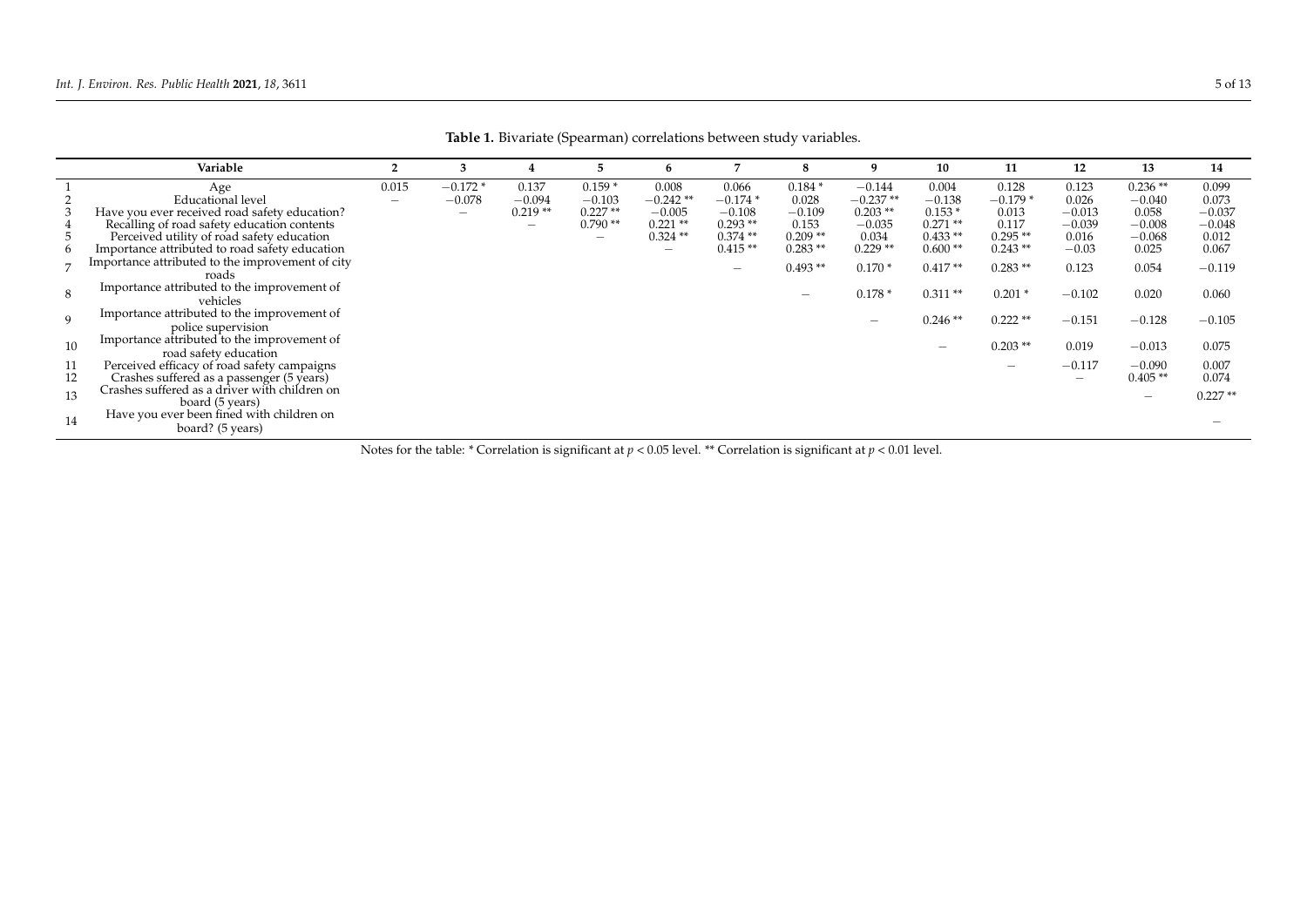Finally, and specifically regarding road-safety-education-related variables, a set of significant measures of association (available more in detail in Table [1\)](#page-4-0) was found between the following:

- (a) Having received RSE, together with the importance attributed to it  $[+]$ , to its improvement [+], and the perceived efficacy of road safety campaigns [+].
- (b) The perceived utility of RSE in daily life and its attributed importance [+], the importance attributed to the improvement of city roads [+], the improvement of vehicles [+], and road safety education [+] as ways to improve road safety.
- (c) The degree of effectiveness perceived in road safety campaigns and the agreement with the different mentioned strategies, used for improving road safety [+].

## *3.2. Gender Differences*

When comparing the profile of parents and their scores in the different study variables related to RSE, a set of significant differences was found concerning the gender of respondents. A significant impact of gender was found in the fact of having a crash with onboard children, and in the perceived effectiveness of police supervision. To begin with, male parents presented a significantly higher mean value of crashes suffered as drivers with children on board during the previous five years ( $M = 1.85$ ;  $SD = 1.92$ ) than female parents (*M* = 1.18; *SD* = 1.58), with  $F_{(1,163)}$  = 6.041;  $p$  = 0.015.

Moreover, it was also found that women perceived the increase of police supervision as an alternative for improving road safety (*M =* 7.22; *SD* = 2.31) to a significantly higher degree than men (*M* = 6.42; *SD* = 2.06), with  $F_{(1,163)}$  = 5.429;  $p$  = 0.020.

#### *3.3. Prediction of Self-Reported Road Crashes with Children on Board*

This significant model, conducted through a binomial logistic regression technique, was fitted using both demographic and road safety and RSE-related variables. The function defining the binary logistic regression model is presented below:

$$
P(Y = 1; X_i) = e^{2i}/1 + e^{2i}
$$
 (1)

where:  $z_1 = \beta_0 + \beta_1 X_1 + \beta_2 X_2 + \cdots \beta_{10} X_{10} + \varepsilon$ 

The variables included in the model were defined as:

- $Y_i = 1$ , implies having suffered at least one crash with children on board in the last 5 years.
- $Yi = 0$ , means the driver did not suffer crashes with children on board during the same period.
- $X_1, X_2, \ldots, \ldots, X_n$ : Independent (whether continuous or categorical—Dummy) variables included in the model.

The final solution presented an overall accuracy percentage of 71.2%, explained 27.3% of the variance among subjects (Nagelkerke's  $R^2$  = 0.273), and showed a −2 Log-likelihood coefficient of 177.151. The basic parameters and variables included in the model are presented in Table [2,](#page-6-0) showing its Beta coefficients, significance level, and Confidence Intervals (CI) at 95%.

Overall, the logit model allowed it to be established that increased values in some of the variables contained in the model play a "protective" role, decreasing the Odds Ratio (OR) of belonging to Group 1 (i.e., having suffered a traffic crash in the last five years while driving with children on board). The variables considered in the final model were: having previously received road safety education (dummy), whose increase in one logarithmic unit (being positively responded) represents a decrease in 72.9% of the likelihood of belonging to Group 1 (crashed drivers); the number of traffic fines or penalties received, which decreases the OR by 71% per fine; and the degree of efficacy perceived in road safety campaigns, whose increase explains a decrease of the OR by 6.4% per logarithmic unit.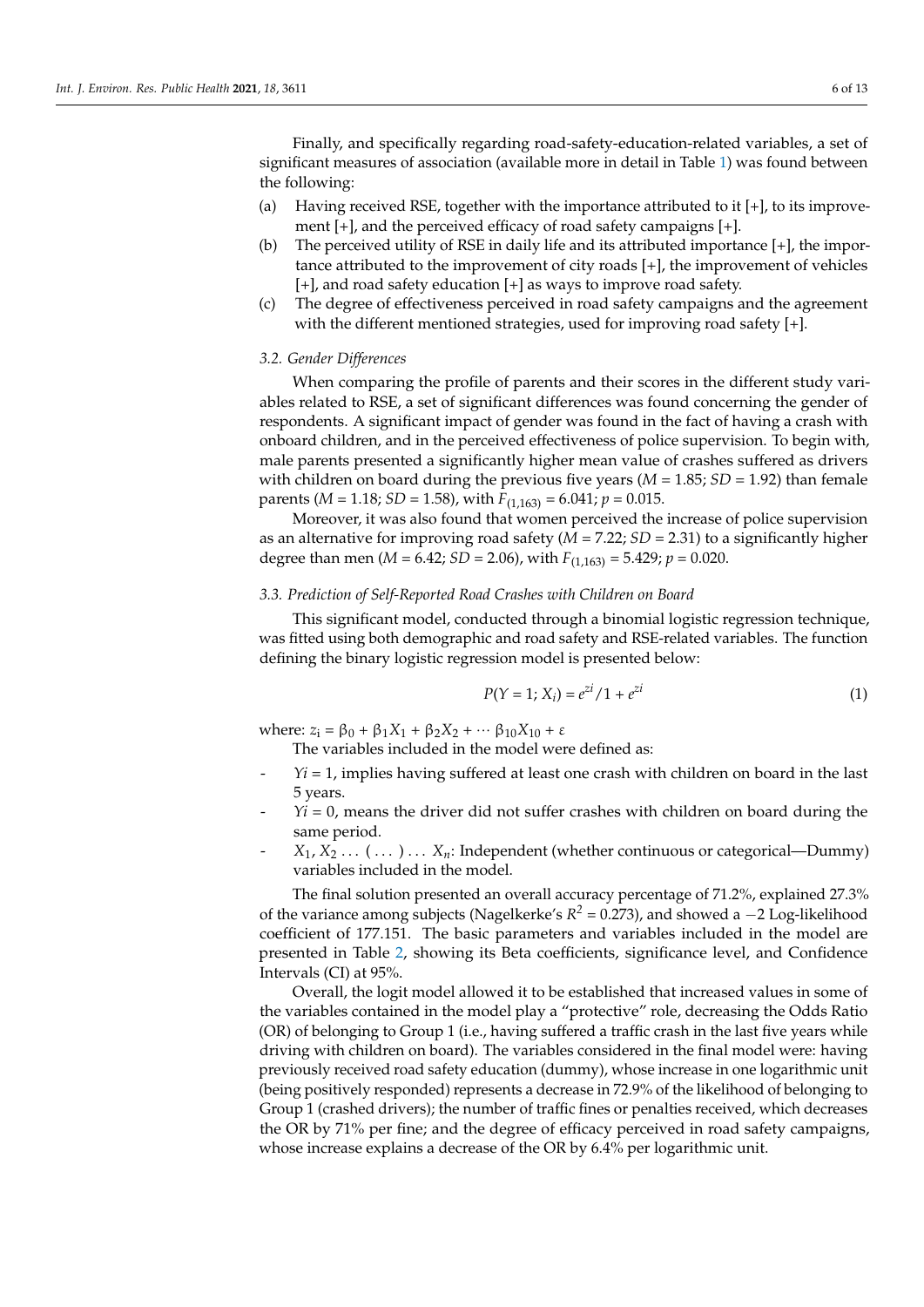<span id="page-6-0"></span>

| Table 2. Logistic regression model (logit) to explain traffic crasnes suffered by parents while driving with children. |          |       |       |    |           |        |                 |       |  |  |
|------------------------------------------------------------------------------------------------------------------------|----------|-------|-------|----|-----------|--------|-----------------|-------|--|--|
| Variables in the Equation                                                                                              | в        | S.E.  | Wald  | df | Sig.      | Exp(B) | CI (95%) Exp(B) |       |  |  |
|                                                                                                                        |          |       |       |    |           |        | Lower           | Upper |  |  |
| Gender (Man <sup>a</sup> )                                                                                             | 0.951    | 0.379 | 6.287 |    | $0.012*$  | 2.589  | 1.231           | 5.444 |  |  |
| Have you ever received road safety education (Yes $\frac{b}{2}$ )?                                                     | $-1.304$ | 0.516 | 6.397 |    | $0.011*$  | 0.271  | 0.099           | 0.746 |  |  |
| Traffic fines received with children on board (5 years)                                                                | $-1.236$ | 0.458 | 7.295 |    | $0.007**$ | 0.290  | 0.118           | 0.712 |  |  |

**Table 2.** Logistic regression model (logit) to explain traffic crashes suffered by parents while driving with children.

Constant 2.207 0.858 6.621 1 0.010 \*\* 9.093 Dependent variable: Having suffered driving crashes with children on board in the previous 5 years (positive cases). Notes for the table:

Crashes suffered as passenger (5 years) 0.663 0.232 8.17 1 0.004 \*\* 1.940 1.232 3.056 Perceived efficacy of road safety campaigns  $-0.066$  0.033 3.983 1 0.046  $*$  0.936 0.877 0.999

a,b Dummy variables. Success categories =  $^{\text{a}}$  Being a male,  $^{\text{b}}$  Having received road safety education (RSE); \*\* Significant at the level  $p < 0.01$ ; \* Significant at the level *p* < 0.05.

Figure [1](#page-6-1) contains the predicted probabilities of the significant model, where (approximately) seven out of each 10 cases (71.2%) could be successfully predicted. The concentration of successfully predicted cases (blue/green spots in Figure [1\)](#page-6-1) is predominantly located on the right-hand side of the distribution (i.e., "high probability profiles" that actually suffered crashes). On the other hand, most of the red/yellow spots (negative  $\overline{\phantom{a}}$ cases) are coherently distributed at the left-hand part of the figure, corresponding to these spots of "low probability profiles", who actually did not suffer crashes while driving with children on-board.

<span id="page-6-1"></span>

Predicted probability is of membership for Positive Cases (Having 1 or more crashes in the last 5 years). The cut value is 0.50. Symbols:  $\bigcirc$  = No /  $\bigcirc$  = Yes. Each symbol represents 0.5 Cases.

**Figure 1.** Observed groups (Logit) and predicted probabilities. **Figure 1.** Observed groups (Logit) and predicted probabilities.

# **4. Discussion 4. Discussion**

The results of this study support the existence of a relationship between factors related to road safety education and risky road behavior within a sample of Spanish parents driving with children. In order to accomplish the main purpose of the research, i.e., describing the relationship between road safety education (RSE) and traffic outcomes of parents, a significant regression model (Logit) was built.

Thanks to the reported logistic regression analysis, it is possible to state that road Thanks to the reported logistic regression analysis, it is possible to state that road traffic crashes suffered when driving with children can be explained through factors related to behavior on the road, as well as through attitudes towards, and knowledge of, traffic norms, with a considerable amount of explained variance and a set of relevant correlations among study variables. Aiming at accounting for model uncertainty by averaging all plausible models [\[48](#page-11-10)[,49\]](#page-11-11), there are different methods such as the Bayesian Model Averaging<br>(RMA), the contract of the class of the class of the class of the class of the class of the class of the class  $(MA)$  that can be useful in the analyses of sets of data such as the one presented in this  $(MA)$ study. While the traditional regression methods commonly select a single "true" model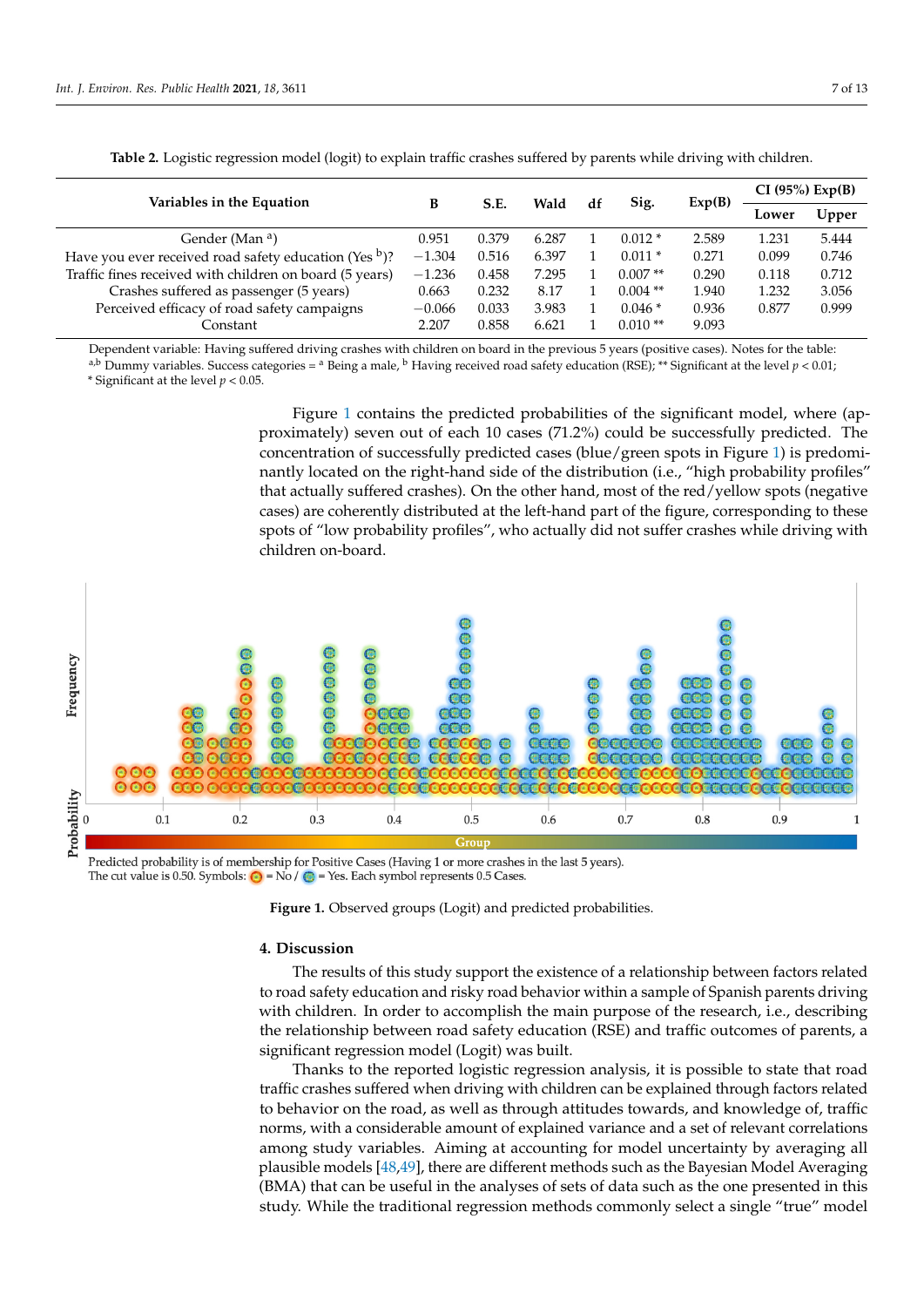among a majority of alternative models based on some model selection criteria and may neglect the uncertainty related to the choice of models, BMA combines all plausible models (with various combinations of influential variables) using posterior probability as the weight [\[50](#page-11-12)[,51\]](#page-11-13). BMA is an extension of the usual Bayesian inference methods that allow for direct model selection, combined estimation, and prediction [\[52\]](#page-11-14). Therefore, future studies using this approach with a similar study design are guaranteed. In brief, and in coherence with some other recent studies [\[27](#page-10-18)[,53,](#page-11-15)[54\]](#page-11-16), some elements included in road safety education programs have been proven to modulate the risk of suffering a traffic accident. First, receiving RSE represents a substantial decrease in the OR of being involved in road crashes while driving with children as passengers (−72.9%). Second, a sanctions-related element is included in the model (i.e., having received traffic fines) that, in accordance with the aim of traffic fines [\[55–](#page-11-17)[57\]](#page-11-18), leads to an OR reduction (−71%) in the Logit model. Third, it is worth mentioning the value attributed to road safety campaigns, since being exposed to them implied an OR reduction (−6.4%). Finally, several relevant factors also increasingly influenced the OR: first, having suffered crashes as passengers, which represents a potential impairer of performance among road users, due to its psychological consequences such as anxiety, depression, and post-traumatic disorders [\[58](#page-11-19)[–60\]](#page-11-20). In addition, and this appears to be even more relevant, being a male driver increases the chances of suffering a crash as well, if we take into account the prototypical risk factors of male drivers [\[61\]](#page-11-21). It is clear, and consistent with the evidence, that there is a need of developing more gender-focused interventions aimed at reducing risky road behavior among male drivers, considering (for instance) their general performance, driving style, aggressiveness, and other key elements that differentiate them from women [\[61–](#page-11-21)[64\]](#page-12-0).

Furthermore, the measures of association among study variables allowed us to establish some common points with the existing literature on road safety education, which, nevertheless, has been scarcely developed in Spain so far. First of all, the age of parents has been proven to be associated with lower participation in RSE. However, and coherently with the results shown by other empirical studies, older individuals tend to report a more positive assessment of road safety strategies and measures than young ones [\[23,](#page-10-13)[65\]](#page-12-1).

Regarding the parents' role in the road formation of both their familiar and microsocial system, there is an empirically proven involvement of parents in both safety outcomes and road behaviors of their children [\[7](#page-10-0)[,66\]](#page-12-2). In other words, empirical research has systematically demonstrated that parents have a crucial influence on their children's learning of complex tasks such as safe driving and road risk prevention [\[5](#page-10-19)[,67\]](#page-12-3). However, this phenomenon has some nuances that should be mentioned: in the same way as parents can exert a positive influence on their children's road behaviors (i.e., contributing to the development of positive attitudes, beliefs, and behaviors that foster the safety of children), negative behavior and attitudes can also influence the way young road users perceive traffic safety and, subsequently, how they behave on the road [\[10](#page-10-2)[,45\]](#page-11-7).

Comparisons based on gender have shown that the self-reported risky behavior and the rates of suffered accidents (in this case, during the previous five years) have a significantly higher prevalence in men. In this regard, studies on risk perception argue that male adult drivers tend to perceive several road misbehaviors as generally less serious and less likely to result in a traffic crash, in addition to presenting a high explained variance in optimism and perceived invulnerability [\[68–](#page-12-4)[70\]](#page-12-5). Glendon et al. [\[71\]](#page-12-6) also found that there is a set of substantial differences in how drivers perceive their driving competencies and risk of crashes according to their gender, with males—especially younger ones—being the ones who consider themselves more often than anyone else to be better drivers, thus consequently misjudging the objective risk of their road misbehaviors. This explains their higher exposure to the performance of risky behavior and negative outcomes on the road.

Nevertheless, these results must be analyzed carefully, in the light of the key social changes that are currently happening within our society, such as the frequency with which women use vehicles and their involvement in different tasks related to driving (e.g., execution of transport-related jobs and the growing acquisition of driving licenses by female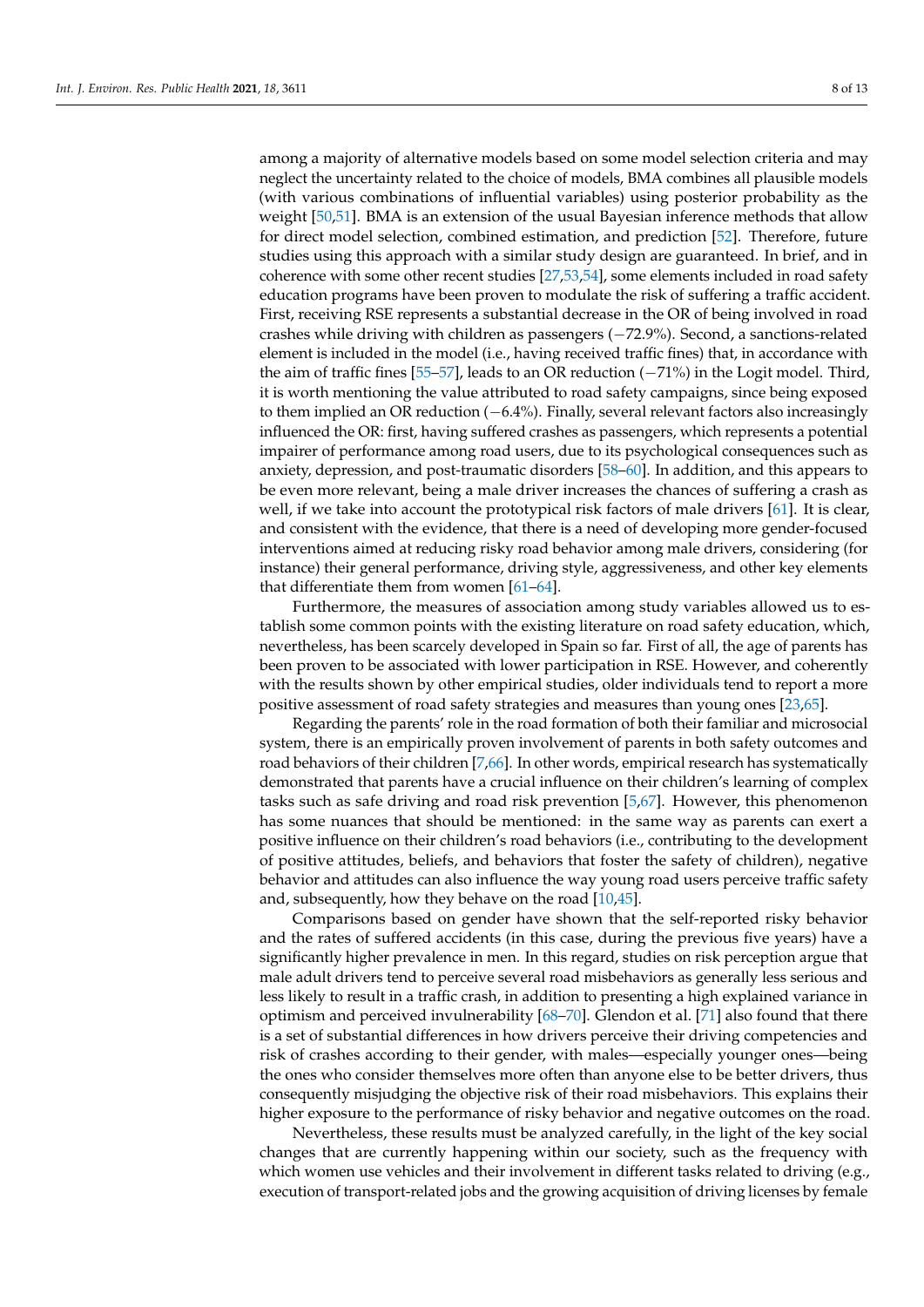drivers). This is, perhaps, the factor resulting in their accident rates annually increasing in many countries, even though female-involved crashes are still lower than men's road causalities [\[72,](#page-12-7)[73\]](#page-12-8). In this sense and resuming the discussion about the influence of parents on how young individuals learn to behave in the road environment, it is foreseeable that there will be a subsequent increase in the influence of mothers on children's road behavior over the following years, considering that, in addition to being involved as key stakeholders per excellence in their children's safety education, they are also progressively becoming an observational reference of road behavior for them.

Finally, it is worth discussing the need to improve and strengthen parental strategies aimed at the road safety education of children, based on three particular facts observed in this study: first, the current relatively low coverage of RSE in parents. Even though 85.4% of parents stated that they had participated in educational programs on road safety before the data collection of this research, we should consider that their main source of information was to be found in driving schools (which focus their teaching almost exclusively on road formation, leaving road safety education aside). In fact, the most successful interventions within RSE are usually associated with its integration into the educational system and with the involvement of family members [\[3,](#page-9-2)[40\]](#page-11-6). Also, even in the most developed countries, there is still a clear lack of interventions aimed at improving parental strategies that ensure their children's safe behavior on the road, and this could be a relevant innovation if it were implemented in Spain [\[3\]](#page-9-2). In concluding, it is important to remark on the existing need to involve parents in actions promoted by schools, aimed at strengthening the children's RSE learning, as it has been recently suggested in some other empirical experiences [\[10,](#page-10-2)[31,](#page-10-16)[65\]](#page-12-1).

## *Limitations of the Study*

Although all statistical parameters were accurately and positively tested during the data treatment, some specific issues present in this research should be listed as potential biasing sources. Specifically, one of the most important limitations of this work is related to the use of self-reports as our primary source of information, and this could be associated with biases such as social desirability [\[74\]](#page-12-9), or poor understanding of the questions, especially considering that a significant number in the sample had no clear understanding of the concept of "road safety education". It also would be necessary to consider random heterogeneity within the variable effect, as stated by previous research [\[75–](#page-12-10)[77\]](#page-12-11). Regarding this, and as a recommendation for future research, it is important to suggest the use of supplementary measures for the assessment of road safety behavior, accounting for age and gender, whose greatest asset could be, in this case, the minimization of the "common method biases" that often affect cross-sectional designs [\[78\]](#page-12-12).

Additionally, other useful methods, apart from descriptive analyses (such as modeling by structural equations; [\[79\]](#page-12-13), may allow researchers to statistically explain the parents' perceptions of the issues addressed in the study. Another statistical method that may improve the prediction performance and account for heterogeneity in the sample (see [\[80](#page-12-14)[,81\]](#page-12-15) for further information) could be Bayesian Modelling Averaging (BMA). Furthermore, some variables that were not evaluated in this study [\[82\]](#page-12-16), such as the rates of road crashes and the attitudes towards road safety, could be useful for deepening the discussion of the results in the light of the individual characteristics of road users [\[83\]](#page-12-17). Finally, the study sample is still relatively small (although the power analysis did provide appropriate values), which makes it difficult to give high external validity to this research. Nevertheless, all statistical analyses were conducted in the light of the fulfillment of basic parameters, needed to perform statistical tests. Other sample size evaluation criteria were used as shown in previous research [\[84](#page-12-18)[,85\]](#page-12-19).

#### **5. Conclusions**

To sum up the findings of this study, a statistical association between road safety education indicators and the road traffic crashes suffered while driving with children on board reported by parents was established. Furthermore, we identified different risk factors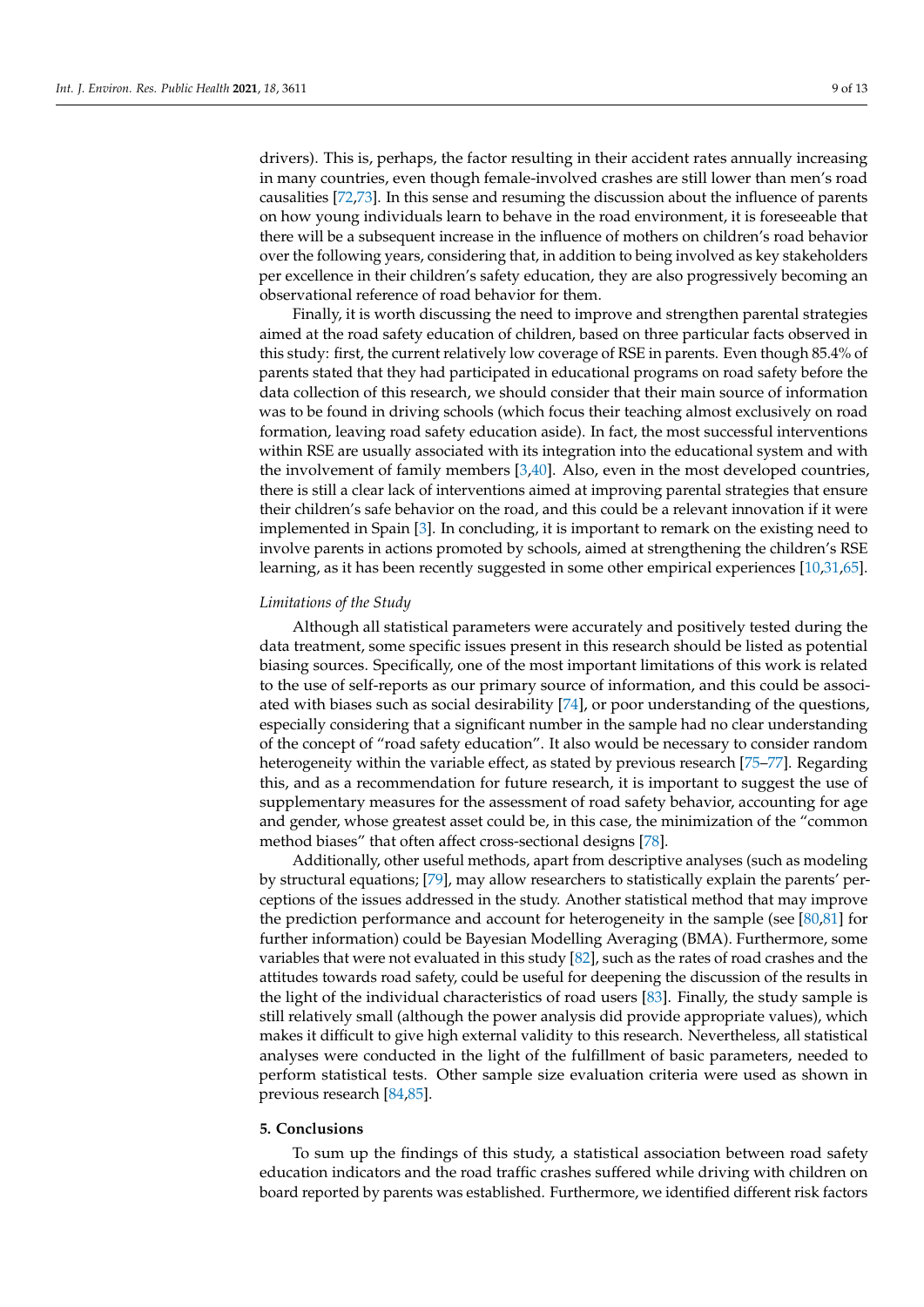that increase the probability of suffering traffic crashes while driving with children: gender, traffic sanctions, valuation, and exposure to road safety campaigns. Finally, it is important to highlight the need for interventions aimed at improving parental road safety education, and their influence on children's behavioral outcomes on the road.

#### *Practical Applications*

- The outcomes reported in this study highlight the need to improve road safety education (that is predominantly given to children) also among parents.
- Although all drivers deserve attention (all of them have certain risk factors attached), this study has found that older males have a greater likelihood to suffer crashes while driving with their children on board.
- Road safety campaigns remain a useful tool for developing positive driving outcomes among parents, especially whenever these communicative actions are positively valued by them.
- Although it is known that traffic sanctions have a limited corrective effect, drivers receiving traffic fines could be less likely to have a crash with onboard children, supporting the value of traffic law enforcement on traffic crash prevention.

**Author Contributions:** Conceptualization, C.E., F.A., and S.A.U.; methodology, E.V.; software, S.A.U.; formal analysis, S.A.U.; investigation, E.V.; resources, F.A.; data curation, S.A.U.; writing—original draft preparation, S.A.U.; writing—review and editing, S.A.U. and J.G.-M.; supervision, F.A. and C.E.; project administration, F.A., and C.E.; funding acquisition, F.A. All authors have read and agreed to the published version of the manuscript.

**Funding:** This research was funded by the Directorate–General of Traffic (DGT) (Government of Spain), through the SPIP2014-01336 ("Assessment of road safety education in young, adults and elderly persons") signed by the University of Valencia—INTRAS.

**Institutional Review Board Statement:** The study was conducted according to the guidelines of the Declaration of Helsinki, and approved by the Institutional Review Board (or Ethics Committee) of This study was approved by the Ethics Committee of the University Research Institute on Traffic and Road Safety (INTRAS) at the University of Valencia (IRB approval number HE0001020919), certifying that the research subject to analysis responded to the general ethical principles, currently relevant to research in Social Sciences.

**Informed Consent Statement:** Informed consent was obtained from all subjects involved in the study. The informed consent statement contained ethical principles and data treatment details, and was signed by participants before they started completing the questionnaire.

**Data Availability Statement:** The data that support the findings of this study are available from the corresponding author, upon reasonable request.

**Acknowledgments:** The authors wish to thank Runa Falzolgher for the professional edition of the final version of the manuscript.

**Conflicts of Interest:** The authors declare no conflict of interest. The funders had no role in the design of the study; in the collection, analyses, or interpretation of data; in the writing of the manuscript, or in the decision to publish the results.

# **References**

- <span id="page-9-0"></span>1. Toroyan, T.; Peden, M. (Eds.) *Youth and Road Safety*; World Health Organization: Geneva, Swizterland, 2007. Available online: [http://apps.who.int/iris/bitstream/handle/10665/43607/9241595116\\_eng.pdf](http://apps.who.int/iris/bitstream/handle/10665/43607/9241595116_eng.pdf) (accessed on 25 January 2021).
- <span id="page-9-1"></span>2. European Commission. Mobility and Transport. Road Safety. 2021. Available online: [https://ec.europa.eu/transport/road\\_](https://ec.europa.eu/transport/road_safety/specialist/knowledge/young/magnitude_and_nature_of_the_problem/characteristics_of_these_crashes_en) [safety/specialist/knowledge/young/magnitude\\_and\\_nature\\_of\\_the\\_problem/characteristics\\_of\\_these\\_crashes\\_en](https://ec.europa.eu/transport/road_safety/specialist/knowledge/young/magnitude_and_nature_of_the_problem/characteristics_of_these_crashes_en) (accessed on 22 January 2021).
- <span id="page-9-2"></span>3. Alonso, F.; Esteban, C.; Hernández, S.U.; Manso, V. Determinants and Stakeholders Influencing Children's Road Safety Education. *Int. J. Elem. Educ.* **2016**, *5*, 63. [\[CrossRef\]](http://doi.org/10.11648/j.ijeedu.20160506.12)
- 4. Bates, L.; Watson, B.; King, M.J. The role of parents and non-parents in the supervision of learner drivers in Australia. *Accid. Anal. Prev.* **2014**, *70*, 40–45. [\[CrossRef\]](http://doi.org/10.1016/j.aap.2014.03.004)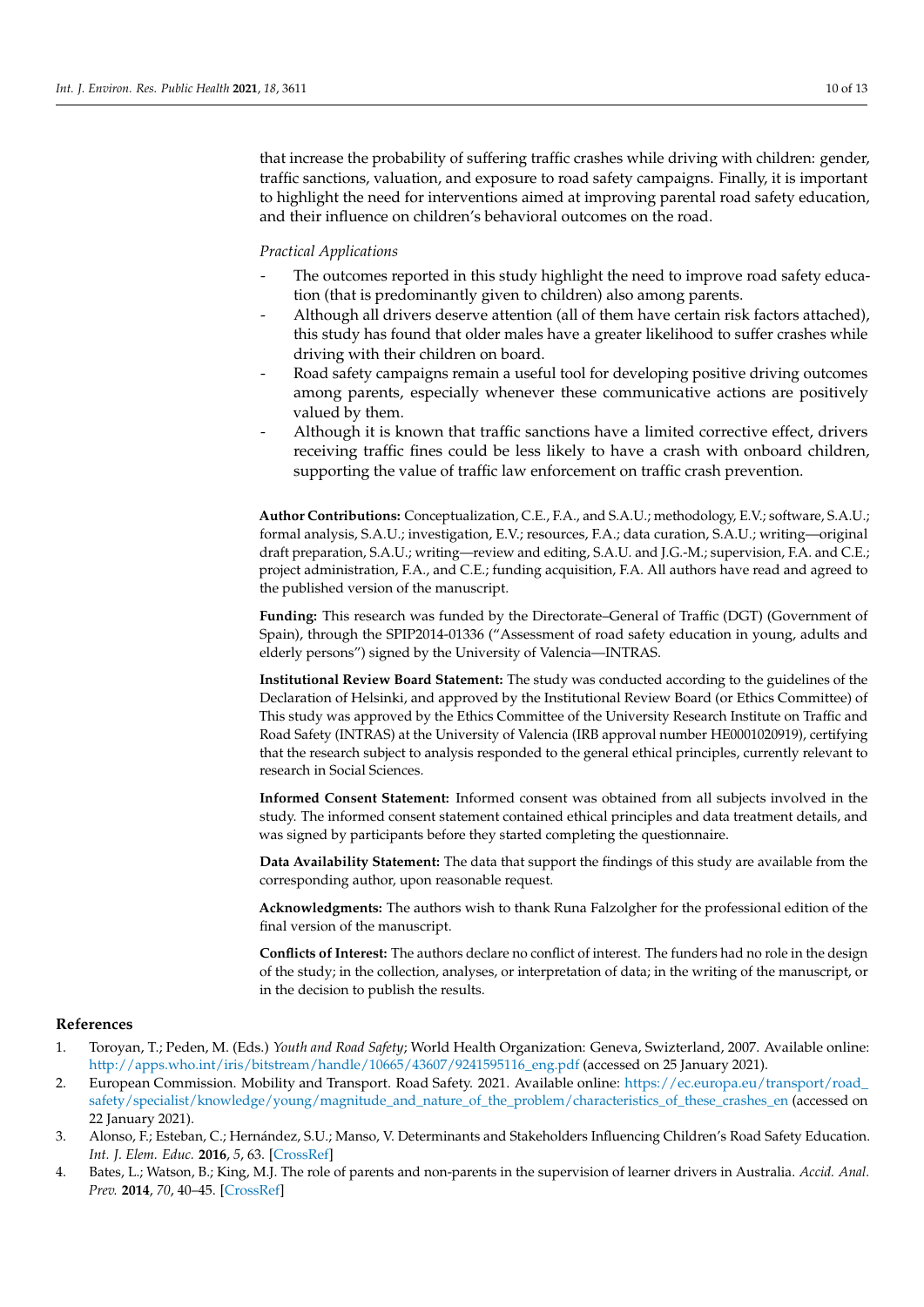- <span id="page-10-19"></span>5. Brooks-Russell, A.; Simons-Morton, B.; Ehsani, J. Parents are the key to improving teen driving safety. *J. Adolesc. Health* **2014**, *55*, 600–601. [\[CrossRef\]](http://doi.org/10.1016/j.jadohealth.2014.08.008)
- 6. Muir, C.; O'Hern, S.; Oxley, J.; Devlin, A.; Koppel, S.; Charlton, J.L. Parental role in children's road safety experiences. *Transp. Res. Part F Traffic Psychol. Behav.* **2017**, *46*, 195–204. [\[CrossRef\]](http://doi.org/10.1016/j.trf.2017.01.014)
- <span id="page-10-0"></span>7. Ben-Ari, O.T.; Musicant, O.; Lotan, T.; Farah, H. The contribution of parents' driving behavior, family climate for road safety, and parent-targeted intervention to young male driving behavior. *Accid. Anal. Prev.* **2014**, *72*, 296–301. [\[CrossRef\]](http://doi.org/10.1016/j.aap.2014.07.010) [\[PubMed\]](http://www.ncbi.nlm.nih.gov/pubmed/25093539)
- <span id="page-10-1"></span>8. Alonso, F.; Gonzalez-Marin, A.; Esteban, C.; Useche, S.A. Behavioral Health at School: Do Three Competences in Road Safety Education Impact the Protective Road Behaviors of Spanish Children? *Int. J. Environ. Res. Public Health* **2020**, *17*, 935. [\[CrossRef\]](http://doi.org/10.3390/ijerph17030935)
- 9. Strukcinskiene, B.; Giedraitis, V.; Raistenskis, J.; Martinkenas, A.; Strukčinskaitė, V.; Stukas, R.; Baysal, S.U. Similarities between self-reported road safety behavior of teenage drivers and their perceptions concerning road safety behavior of their parents. *Transp. Res. Part F Traffic Psychol. Behav.* **2014**, *24*, 8–16. [\[CrossRef\]](http://doi.org/10.1016/j.trf.2014.02.003)
- <span id="page-10-2"></span>10. Ben-Ari, O.T. Parents' perceptions of the Family Climate for Road Safety: Associations with parents' self-efficacy and attitudes toward accompanied driving, and teens' driving styles. *Transp. Res. Part F Traffic Psychol. Behav.* **2016**, *40*, 14–22. [\[CrossRef\]](http://doi.org/10.1016/j.trf.2016.04.006)
- <span id="page-10-3"></span>11. Useche, S.; Alonso, F.; Montoro, L.; Garrigós, L. More aware, more protected: A cross-sectional study on road safety skills predicting the use of passive safety elements among Spanish teenagers. *BMJ Open* **2019**, *9*, e035007. [\[CrossRef\]](http://doi.org/10.1136/bmjopen-2019-035007)
- <span id="page-10-4"></span>12. Nazif, J.I. Testing and Contrasting Road Safety Education, Deterrence, and Social Capital Theories: A Sociological Approach to the Understanding of Male Drink-Driving in Chile's Metropolitan Region. In Proceedings of the Annals of advances in automotive medicine, Association for the Advancement of Automotive Medicine, Annual Scientific Conference, Baltimore, MD, USA, 5–7 October 2009; Volume 55, pp. 313–323.
- <span id="page-10-5"></span>13. Oviedo-Trespalacios, O.; Scott-Parker, B. Transcultural validation and reliability of the Spanish version of the behaviour of young novice drivers scale (BYNDS) in a Colombian young driver population. *Transp. Res. Part F Traffic Psychol. Behav.* **2017**, *49*, 188–204. [\[CrossRef\]](http://doi.org/10.1016/j.trf.2017.06.011)
- <span id="page-10-6"></span>14. Ledesma, R.D.; Poó, F.; Peltzer, R. Sensation seeking and risky behavior in driving. *Aval. Psychol.* **2007**, *6*, 117–125.
- <span id="page-10-7"></span>15. Mayhew, D.R.; Simpson, H.M.; Pak, A. Changes in collision rates among novice drivers during the first months of driving. *Accid. Anal. Prev.* **2003**, *35*, 683–691. [\[CrossRef\]](http://doi.org/10.1016/S0001-4575(02)00047-7)
- <span id="page-10-8"></span>16. McKnight, A. Young novice drivers: Careless or clueless? *Accid. Anal. Prev.* **2003**, *35*, 921–925. [\[CrossRef\]](http://doi.org/10.1016/S0001-4575(02)00100-8)
- <span id="page-10-9"></span>17. Hassen, A.; Godesso, A.; Abebe, L.; Girma, E. Risky driving behaviors for road traffic accident among drivers in Mekele city, Northern Ethiopia. *BMC Res. Notes* **2011**, *4*, 535. [\[CrossRef\]](http://doi.org/10.1186/1756-0500-4-535)
- <span id="page-10-10"></span>18. Yunesian, M.; Moradi, A. Knowledge, attitude and practice of drivers regarding traffic regulations in Tehran. *J. Sch. Public Health Inst. Public Health Res.* **2005**, *3*, 57–66.
- <span id="page-10-11"></span>19. Malekpour, F.; Mohammadian, Y.; Malekpour, A.R. Investigation of the relationship between personality and attitude to safety of taxi drivers. *J. Saf. Promot. Inj. Prev.* **2014**, *2*, 204–208.
- 20. Mazloomi, S.; Moradi, M.; Fallahzade, H.; Zare, A.; Khoshakhlagh, A.; Barzegarpour, V. The study of dangerous behavior of drivers in the Yazd City in 2013. *Tolooebehdasht* **2016**, *14*, 14–23.
- 21. Razmara, A.; Aghamolaei, T.; Madani, A.; Hosseini, Z.; Zare, S. Risky behaviors of taxi drivers in Bandar Abbas, Iran. *Electron. Physician* **2018**, *10*, 6588–6595. [\[CrossRef\]](http://doi.org/10.19082/6588) [\[PubMed\]](http://www.ncbi.nlm.nih.gov/pubmed/29881520)
- <span id="page-10-12"></span>22. Tajvar, A.; Yekaninejad, M.S.; Aghamolaei, T.; Shahraki, S.H.; Madani, A.; Omidi, L. Knowledge, attitudes, and practice of drivers towards traffic regulations in Bandar-Abbas, Iran. *Electron. Physician* **2015**, *7*, 1566–1574. [\[CrossRef\]](http://doi.org/10.19082/1566)
- <span id="page-10-13"></span>23. Alonso, F.; Esteban, C.; Useche, S.; Colomer, N. Effect of Road Safety Education on Road Risky Behaviors of Spanish Children and Adolescents: Findings from a National Study. *Int. J. Environ. Res. Public Health* **2018**, *15*, 2828. [\[CrossRef\]](http://doi.org/10.3390/ijerph15122828)
- 24. Christoffel, T.; Gallagher, S.S. *Injury Prevention and Public Health: Practical Knowledge, Skills, and Strategies*; Jones & Bartlett Learning: Street Burlington, MA, USA, 2006.
- 25. Holder, H.D.; Gruenewald, P.J.; Ponicki, W.R.; Treno, A.J.; Grube, J.W.; Saltz, R.F.; Voas, R.B.; Reynolds, R.; Davis, J.; Sanchez, L.; et al. Effect of Community-Based Interventions on High-Risk Drinking and Alcohol-Related Injuries. *JAMA* **2000**, *284*, 2341–2347. [\[CrossRef\]](http://doi.org/10.1001/jama.284.18.2341) [\[PubMed\]](http://www.ncbi.nlm.nih.gov/pubmed/11066184)
- 26. Olumide, A.; Owoaje, E. Effect of A Road Safety Education Intervention on Road Safety Knowledge of University Drivers in Ibadan, Nigeria. *Ann. Ib. Postgrad. Med.* **2016**, *14*, 6–12. [\[PubMed\]](http://www.ncbi.nlm.nih.gov/pubmed/27721680)
- <span id="page-10-18"></span>27. Sun, H.; Yang, D.; Chen, C. Research and Application on Traffic Safety Education to Migrant Workers. *Procedia Soc. Behav. Sci.* **2013**, *96*, 418–424. [\[CrossRef\]](http://doi.org/10.1016/j.sbspro.2013.08.049)
- 28. Tronsmoen, T. Associations between driver training, determinants of risky driving behaviour and crash involvement. *Saf. Sci.* **2010**, *48*, 35–45. [\[CrossRef\]](http://doi.org/10.1016/j.ssci.2009.05.001)
- <span id="page-10-14"></span>29. Twisk, D.A.; Vlakveld, W.P.; Commandeur, J.J.; Shope, J.T.; Kok, G. Five road safety education programmes for young adolescent pedestrians and cyclists: A multi-programme evaluation in a field setting. *Accid. Anal. Prev.* **2014**, *66*, 55–61. [\[CrossRef\]](http://doi.org/10.1016/j.aap.2014.01.002)
- <span id="page-10-15"></span>30. Bonham, J.; Johnson, M. Cyclist-related content in novice driver education and training. *Accid. Anal. Prev.* **2018**, *111*, 321–327. [\[CrossRef\]](http://doi.org/10.1016/j.aap.2017.12.008)
- <span id="page-10-16"></span>31. Cuenen, A.; Brijs, K.; Brijs, T.; Van Vlierden, K.; Daniels, S.; Wets, G. Effect evaluation of a road safety education program based on victim testimonials in high schools in Belgium. *Accid. Anal. Prev.* **2016**, *94*, 18–27. [\[CrossRef\]](http://doi.org/10.1016/j.aap.2016.05.006)
- <span id="page-10-17"></span>32. Beanland, V.; Goode, N.; Salmon, P.M.; Lenné, M.G. Is there a case for driver training? A review of the efficacy of pre- and post-licence driver training. *Saf. Sci.* **2013**, *51*, 127–137. [\[CrossRef\]](http://doi.org/10.1016/j.ssci.2012.06.021)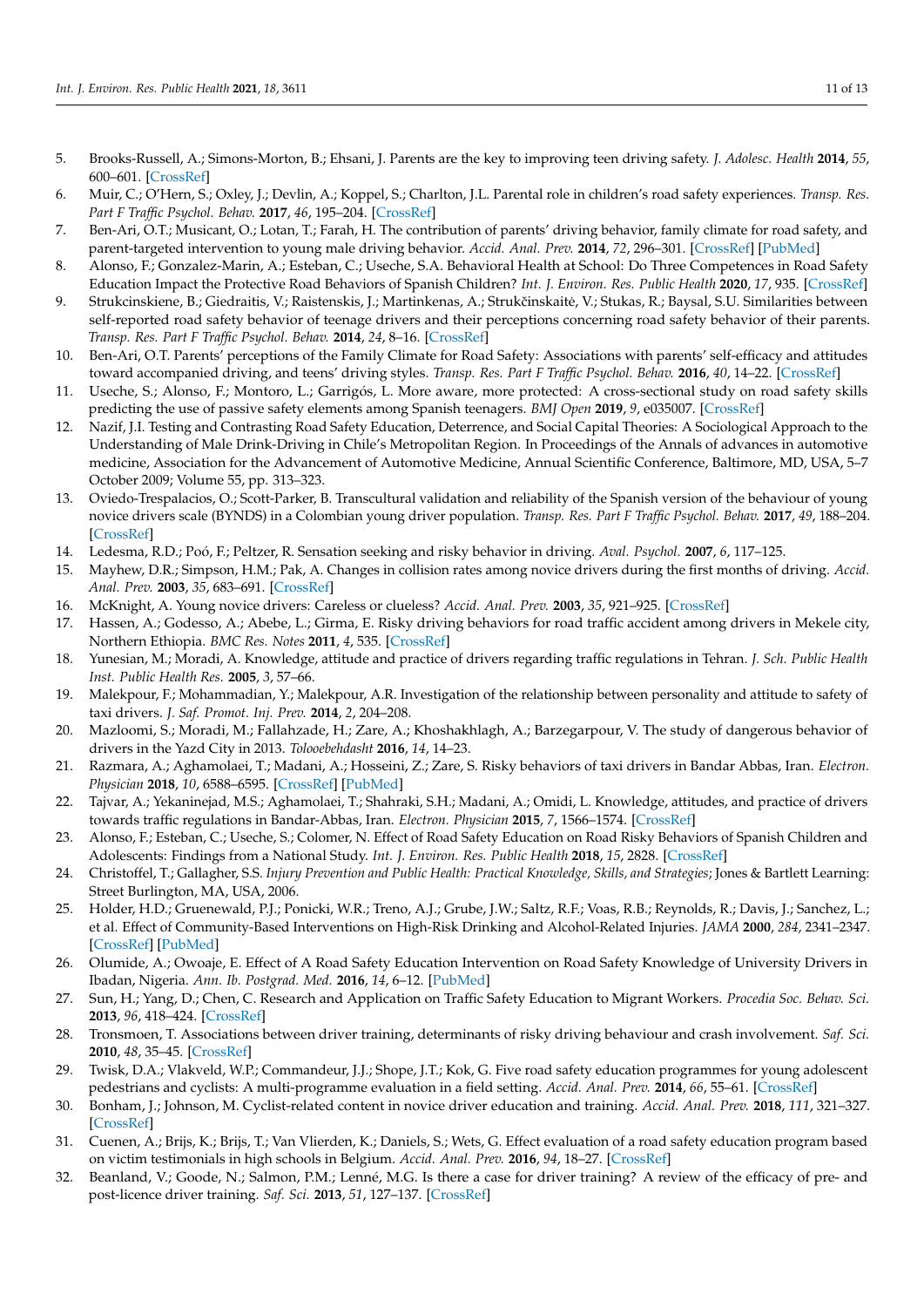- 33. Begg, D.; Brookland, R. Participation in driver education/training courses during graduated driver licensing, and the effect of a time-discount on subsequent traffic offenses: Findings from the New Zealand Drivers Study. *J. Saf. Res.* **2015**, *55*, 13–20. [\[CrossRef\]](http://doi.org/10.1016/j.jsr.2015.07.003)
- 34. Carcaillon, L.I.; Salmi, L.R. Evaluation of a program to reduce motor-vehicle collisions among young adults in the county of Landes, France. *Accid. Anal. Prev.* **2005**, *37*, 1049–1055. [\[CrossRef\]](http://doi.org/10.1016/j.aap.2005.06.003)
- 35. Glendon, A.I.; McNally, B.; Jarvis, A.; Chalmers, S.L.; Salisbury, R.L. Evaluating a novice driver and pre-driver road safety intervention. *Accid. Anal. Prev.* **2014**, *64*, 100–110. [\[CrossRef\]](http://doi.org/10.1016/j.aap.2013.11.017)
- 36. Ker, K.; Roberts, I.; Collier, T.; Beyer, F.; Bunn, F.; Frost, C. Post-licence driver education for the prevention of road traffic crashes: A systematic review of randomised controlled trials. *Accid. Anal. Prev.* **2005**, *37*, 305–313. [\[CrossRef\]](http://doi.org/10.1016/j.aap.2004.09.004) [\[PubMed\]](http://www.ncbi.nlm.nih.gov/pubmed/15667817)
- 37. Peck, R.C. Do driver training programs reduce crashes and traffic violations?—A critical examination of the literature. *IATSS Res.* **2011**, *34*, 63–71. [\[CrossRef\]](http://doi.org/10.1016/j.iatssr.2011.01.001)
- <span id="page-11-0"></span>38. Roberts, I.G.; Kwan, I. School-based driver education for the prevention of traffic crashes. *Cochrane Database Syst. Rev.* **2001**, *2001*, CD003201. [\[CrossRef\]](http://doi.org/10.1002/14651858.CD003201) [\[PubMed\]](http://www.ncbi.nlm.nih.gov/pubmed/11687049)
- <span id="page-11-1"></span>39. Useche, S.; Gene-Morales, J.; Siebert, F.; Alonso, F.; Montoro, L. "Not as Safe as I believed": Differences in Perceived and Self-Reported Cycling Behavior between Riders and Non-Riders. *Sustainability* **2021**, *13*, 1614. [\[CrossRef\]](http://doi.org/10.3390/su13041614)
- <span id="page-11-6"></span>40. Assailly, J. Road safety education: What works? *Patient Educ. Couns.* **2017**, *100*, S24–S29. [\[CrossRef\]](http://doi.org/10.1016/j.pec.2015.10.017) [\[PubMed\]](http://www.ncbi.nlm.nih.gov/pubmed/26549168)
- <span id="page-11-2"></span>41. Twisk, D.A.; Commandeur, J.J.; Vlakveld, W.P.; Shope, J.T.; Kok, G. Relationships amongst psychological determinants, risk behaviour, and road crashes of young adolescent pedestrians and cyclists: Implications for road safety education programmes. *Transp. Res. Part F Traffic Psychol. Behav.* **2015**, *30*, 45–56. [\[CrossRef\]](http://doi.org/10.1016/j.trf.2015.01.011)
- <span id="page-11-3"></span>42. Downing, C.S. Traffic safety education for young children: An empirical approach. *Accid. Anal. Prev.* **1982**, *14*, 323–325. [\[CrossRef\]](http://doi.org/10.1016/0001-4575(82)90045-8)
- <span id="page-11-4"></span>43. Pease, K.; Preston, B. Road safety education for young children. *Br. J. Educ. Psychol.* **1967**, *37*, 305–313. [\[CrossRef\]](http://doi.org/10.1111/j.2044-8279.1967.tb01946.x)
- <span id="page-11-5"></span>44. Kitamura, Y. The possibility of holistic safety education in Japan: From the perspective of Education for Sustainable Development (ESD). *IATSS Res.* **2014**, *38*, 40–47. [\[CrossRef\]](http://doi.org/10.1016/j.iatssr.2014.05.004)
- <span id="page-11-7"></span>45. Limbourg, M.; Gerber, D. A parent training program for the road safety education of preschool children†. *Accid. Anal. Prev.* **1981**, *13*, 255–267. [\[CrossRef\]](http://doi.org/10.1016/0001-4575(81)90008-7)
- <span id="page-11-8"></span>46. Martos, F.J.; Roa, J.M.; Tortosa, F.M. Re-examined drivers: Significant deterioration on knowledge of drivers over time. *Rev. Lat. Psicol.* **2012**, *44*, 83–94.
- <span id="page-11-9"></span>47. Faul, F.; Erdfelder, E.; Lang, A.-G.; Buchner, A. G\*Power 3: A flexible statistical power analysis program for the social, behavioral, and biomedical sciences. *Behav. Res. Methods* **2007**, *39*, 175–191. [\[CrossRef\]](http://doi.org/10.3758/BF03193146) [\[PubMed\]](http://www.ncbi.nlm.nih.gov/pubmed/17695343)
- <span id="page-11-10"></span>48. Chen, Y.; Persaud, B.; Sacchi, E. Improving Transferability of Safety Performance Functions by Bayesian Model Averaging. *Transp. Res. Rec. J. Transp. Res. Board* **2012**, *2280*, 162–172. [\[CrossRef\]](http://doi.org/10.3141/2280-18)
- <span id="page-11-11"></span>49. Zou, Y.; Lin, B.; Yang, X.; Wu, L.; Abid, M.M.; Tang, J. Application of the Bayesian Model Averaging in Analyzing Freeway Traffic Incident Clearance Time for Emergency Management. *J. Adv. Transp.* **2021**, *2021*, 1–9. [\[CrossRef\]](http://doi.org/10.1155/2021/6671983)
- <span id="page-11-12"></span>50. Ausín, M.C.; Gómez-Villegas, M.A.; González-Pérez, B.; Rodríguez-Bernal, M.T.; Salazar, I.; Sanz, L. Bayesian Analysis of Multiple Hypothesis Testing with Applications to Microarray Experiments. *Commun. Stat. Theory Methods* **2011**, *40*, 2276–2291. [\[CrossRef\]](http://doi.org/10.1080/03610921003778183)
- <span id="page-11-13"></span>51. Scott, J.G.; Berger, J.O. An exploration of aspects of Bayesian multiple testing. *J. Stat. Plan. Inference* **2006**, *136*, 2144–2162. [\[CrossRef\]](http://doi.org/10.1016/j.jspi.2005.08.031)
- <span id="page-11-14"></span>52. Fragoso, T.M.; Bertoli, W.; Louzada, F. Bayesian Model Averaging: A Systematic Review and Conceptual Classification. *Int. Stat. Rev.* **2018**, *86*, 1–28. [\[CrossRef\]](http://doi.org/10.1111/insr.12243)
- <span id="page-11-15"></span>53. Mallia, L.; Lazuras, L.; Violani, C.; Lucidi, F. Crash risk and aberrant driving behaviors among bus drivers: The role of personality and attitudes towards traffic safety. *Accid. Anal. Prev.* **2015**, *79*, 145–151. [\[CrossRef\]](http://doi.org/10.1016/j.aap.2015.03.034)
- <span id="page-11-16"></span>54. Markl, M. Effectiveness of Road Safety Educational Program for Pre-drivers about DUI: Practical Implication of the TPB in Developing New Preventive Program in Slovenia. *Transp. Res. Procedia* **2016**, *14*, 3829–3838. [\[CrossRef\]](http://doi.org/10.1016/j.trpro.2016.05.468)
- <span id="page-11-17"></span>55. Alonso, F.; Pastor, J.C.; Montoro, L.; Esteban, C. Driving under the influence of alcohol: Frequency, reasons, perceived risk and punishment. *Subst. Abus. Treat. Prev. Policy* **2015**, *10*, 11. [\[CrossRef\]](http://doi.org/10.1186/s13011-015-0007-4) [\[PubMed\]](http://www.ncbi.nlm.nih.gov/pubmed/25880078)
- 56. Fuertes, F.J. El Procedimiento Sancionador en Materia de Tráfico y Seguridad Vial. Ph.D. Thesis, Universidad de León, León, Mexico, 2014.
- <span id="page-11-18"></span>57. Sloan, F.A.; Reilly, B.A.; Schenzler, C. Effects of prices, civil and criminal sanctions, and law enforcement on alcohol-related mortality. *J. Stud. Alcohol* **1994**, *55*, 454–465. [\[CrossRef\]](http://doi.org/10.15288/jsa.1994.55.454)
- <span id="page-11-19"></span>58. Fullerton, C.S.; Ursano, R.J.; Epstein, R.S.; Crowley, B.; Vance, K.; Kao, T.-C.; Dougall, A.L.; Baum, A. Gender Differences in Posttraumatic Stress Disorder After Motor Vehicle Accidents. *Am. J. Psychiatry* **2001**, *158*, 1486–1491. [\[CrossRef\]](http://doi.org/10.1176/appi.ajp.158.9.1486)
- 59. Mayou, R.; Simkin, S.; Threlfall, J. The effects of road traffic accidents on driving behaviour. *Injury* **1991**, *22*, 365–368. [\[CrossRef\]](http://doi.org/10.1016/0020-1383(91)90095-V)
- <span id="page-11-20"></span>60. Shalev, A.Y.; Freedman, S.; Peri, T.; Brandes, D.; Sahar, T.; Orr, S.P.; Pitman, R.K. Prospective Study of Posttraumatic Stress Disorder and Depression Following Trauma. *Am. J. Psychiatry* **1998**, *155*, 630–637. [\[CrossRef\]](http://doi.org/10.1176/ajp.155.5.630) [\[PubMed\]](http://www.ncbi.nlm.nih.gov/pubmed/9585714)
- <span id="page-11-21"></span>61. Turner, C.; McClure, R. Age and gender differences in risk-taking behaviour as an explanation for high incidence of motor vehicle crashes as a driver in young males. *Inj. Control. Saf. Promot.* **2003**, *10*, 123–130. [\[CrossRef\]](http://doi.org/10.1076/icsp.10.3.123.14560)
- 62. Hernandez, A.C.; Newcomb, M.D.; Rabow, J. Types of drunk-driving intervention: Prevalence, success and gender. *J. Stud. Alcohol* **1995**, *56*, 408–413. [\[CrossRef\]](http://doi.org/10.15288/jsa.1995.56.408) [\[PubMed\]](http://www.ncbi.nlm.nih.gov/pubmed/7674675)